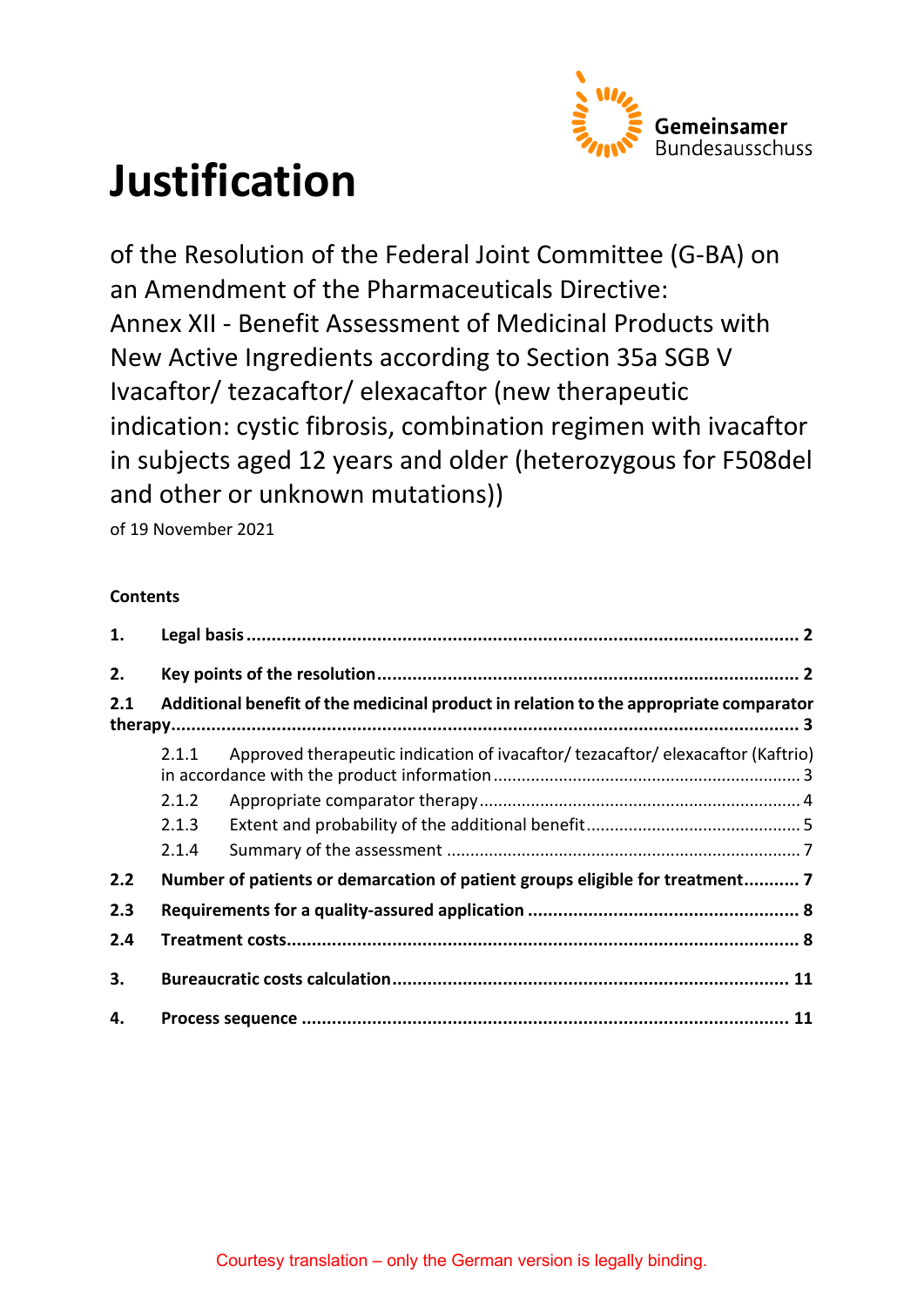## <span id="page-1-0"></span>**1. Legal basis**

According to Section 35a paragraph 1 German Social Code, Book Five (SGB V), the Federal Joint Committee (G-BA) assesses the benefit of reimbursable medicinal products with new active ingredients. This includes, in particular, the assessment of the additional benefit and its therapeutic significance. The benefit assessment is carried out on the basis of evidence provided by the pharmaceutical company, which must be submitted to the G-BA electronically, including all clinical studies the pharmaceutical company has conducted or commissioned, at the latest at the time of the first placing on the market as well as the marketing authorisation of new therapeutic indications of the medicinal product, and which must contain the following information, in particular:

- 1. approved therapeutic indications,
- 2. medical benefits,
- 3. additional medical benefit in relation to the appropriate comparator therapy,
- 4. number of patients and patient groups for whom there is a therapeutically significant additional benefit,
- 5. treatment costs for statutory health insurance funds,
- 6. requirements for a quality-assured application.

The G-BA may commission the Institute for Quality and Efficiency in Health Care (IQWiG) to carry out the benefit assessment. According to Section 35a, paragraph 2 SGB V, the assessment must be completed within three months of the relevant date for submission of the evidence and published on the internet.

According to Section 35a paragraph 3 SGB V, the G-BA decides on the benefit assessment within three months of its publication. The resolution is to be published on the internet and forms part of the Pharmaceuticals Directive.

## <span id="page-1-1"></span>**2. Key points of the resolution**

The combination of active ingredients ivacaftor/ tezacaftor/ elexacaftor (Kaftrio) was listed for the first time on 15.09.2020 in the "LAUER-TAXE®", the extensive German registry of available drugs and their prices.

Within the previously approved therapeutic indications, the turnover of ivacaftor/ tezacaftor/ elexacaftor with the statutory health insurance at pharmacy sales prices, including valueadded tax exceeded €50 million; therefore, proof must be provided for ivacaftor/ tezacaftor/ elexacaftor in accordance with Section 5, paragraph 1 through 6 VerfO, and the additional benefit, compared with the appropriate comparator therapy must be demonstrated.

On 26.04.2021, Vertez Pharmaceuticals (Germany) GmbH received marketing authorisation for a new therapeutic indication to be classified as a major type 2 variation as defined according to Annex 2 number 2a letter a to Regulation (EC) No. 1234/2008 of the European Commission of 24 November 2008 concerning the examination of amendments to the terms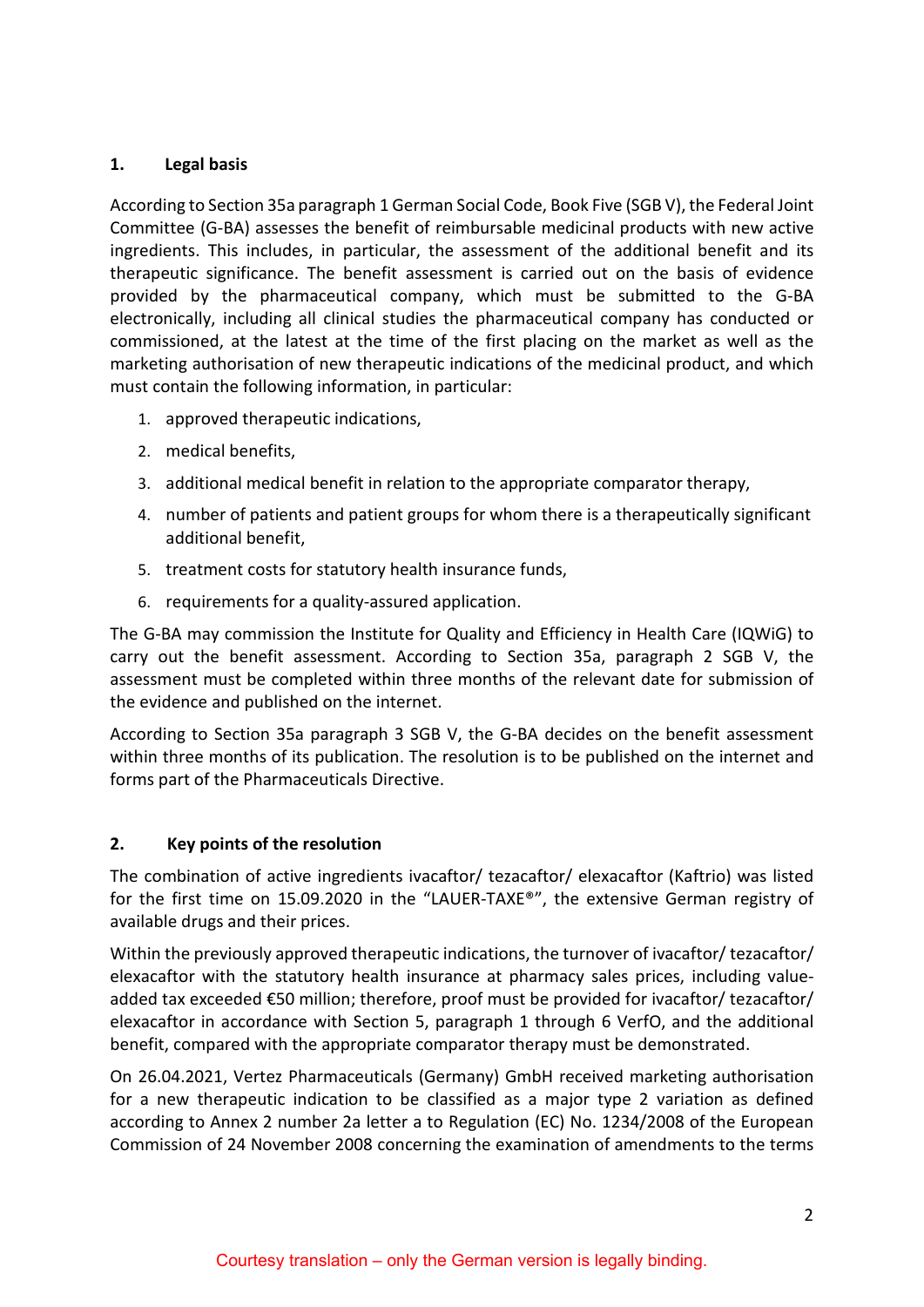of marketing authorisations for medicinal products for human use and veterinary medicinal products (OJ L 334, 12.12.2008, p. 7).

On 20 May 2021, i.e. no later than four weeks after the pharmaceutical company has been notified of the authorisation for a new therapeutic indication, the pharmaceutical company has submitted a dossier in due time in accordance with Section 4, paragraph 3, number 2 Ordinance on the Benefit Assessment of Pharmaceuticals (AM-NutzenV) in conjunction with Chapter 5, Section 8, paragraph 1, number 2 of the Rules of Procedure (VerfO) of the G-BA on the combination of active ingredients ivacaftor/ tezacaftor/ elexacaftor with the new therapeutic indication ("treatment of cystic fibrosis in subjects aged 12 years or older who are heterozygous for the F508del mutation in the CTFR gene and carry a mutation on the second allele, which is not a minimal function, gating (including R117H) or residual function mutation, or the mutation on the second allele is unknown (other mutations)").

The G-BA commissioned the IQWiG to carry out the assessment of the dossier. The benefit assessment was published on the website of the G-BA [\(www.g-ba.de\)](http://www.g-ba.de/) on 1 September 2021, thus initiating the written statement procedure. In addition, an oral hearing was held.

The G-BA came to a decision on whether an additional benefit of ivacaftor/ tezacaftor/ elexacaftor compared with the appropriate comparator therapy could be determined on the basis of the dossier of the pharmaceutical company, the dossier assessment prepared by the IQWiG and the statements submitted in the written statement and oral hearing procedure. In order to determine the extent of the additional benefit, the G-BA has evaluated the data justifying the finding of an additional benefit on the basis of their therapeutic relevance (qualitative), in accordance with the criteria laid down in Chapter 5, Section 5, paragraph 7 VerfO. The methodology proposed by the IQWiG in accordance with the General Methods<sup>[1](#page-2-2)</sup> was not used in the benefit assessment of ivacaftor/ tezacaftor/ elexacaftor.

In the light of the above and taking into account the statements received and the oral hearing, the G-BA has come to the following assessment:

## <span id="page-2-0"></span>**2.1 Additional benefit of the medicinal product in relation to the appropriate comparator therapy**

## <span id="page-2-1"></span>**2.1.1 Approved therapeutic indication of ivacaftor/ tezacaftor/ elexacaftor (Kaftrio) in accordance with the product information**

Kaftrio is indicated in a combination regimen with ivacaftor 150 mg tablets for the treatment of cystic fibrosis (CF) in patients aged 12 years and older who have at least one F508del mutation in the cystic fibrosis transmembrane conductance regulator (CFTR) gene.

## **Therapeutic indication of the resolution (resolution from 19.11.2021):**

Kaftrio is indicated in a combination regimen with ivacaftor 150 mg tablets for the treatment of cystic fibrosis in subjects aged 12 years and older who are heterozygous for the F508del mutation in the CFTR gene and carry a mutation on the second allele, which is not a minimal

<span id="page-2-2"></span> <sup>1</sup> General Methods, version 6.0 from 05.11.2020. Institute for Quality and Efficiency in Health Care (IQWiG), Cologne.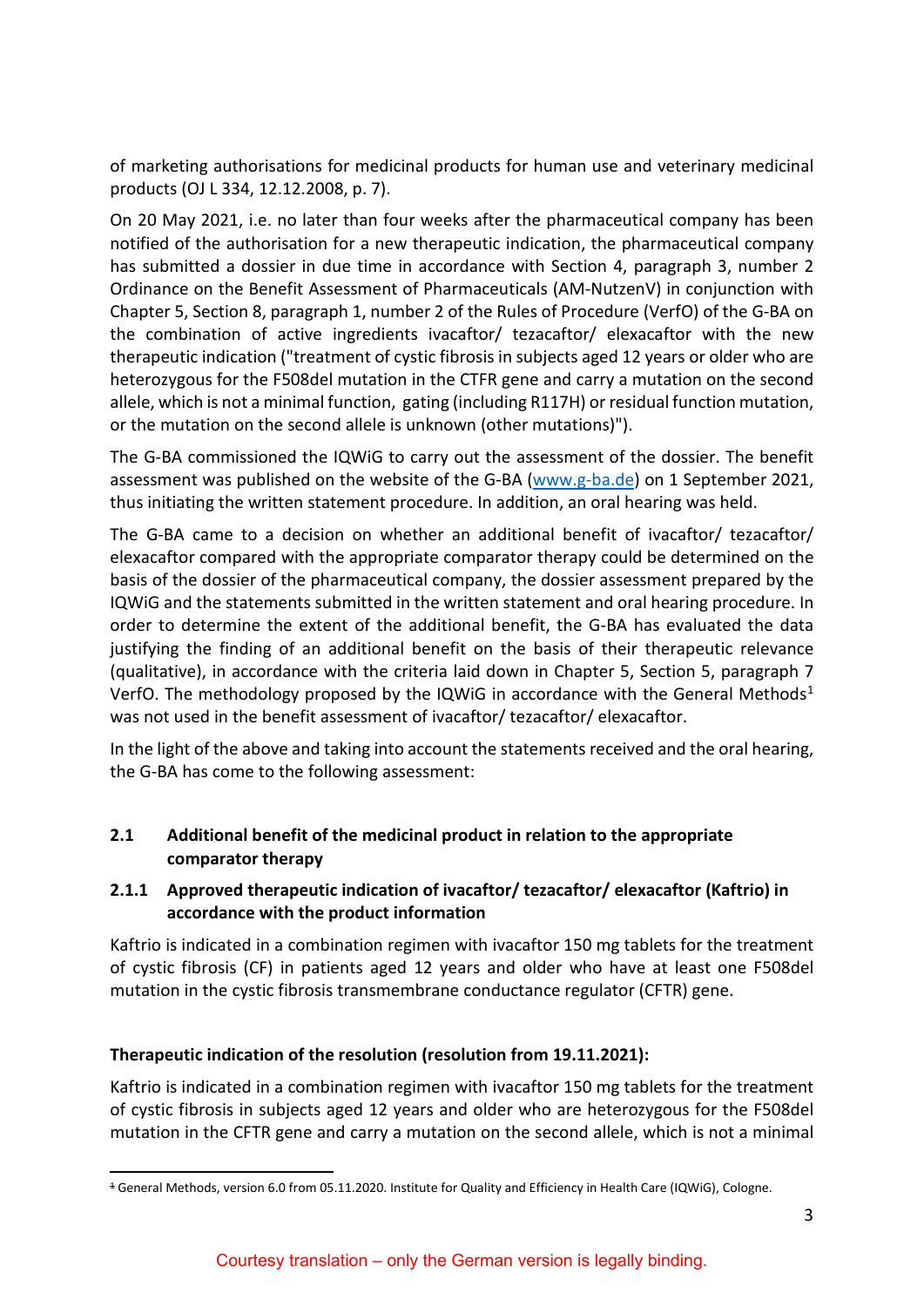function, gating (including R117H) or residual function mutation, or the mutation on the second allele is unknown (other mutations).

#### <span id="page-3-0"></span>**2.1.2 Appropriate comparator therapy**

The appropriate comparator therapy was determined as follows:

Subjects aged 12 years and older with cystic fibrosis, who are heterozygous for the F508del mutation in the CFTR gene and show a mutation on the second allele, which is not a minimal function, no gating (including R117H) and no residual function mutation, or the mutation on the second allele is unknown (other mutations)

#### Best supportive care

Best Supportive Care (BSC) is defined as the therapy that ensures the best possible, patient-individual optimised, supportive treatment to alleviate symptoms and improve the quality of life (in particular antibiotics for pulmonary infections, mucolytics, pancreatic enzymes for pancreatic insufficiency, physiotherapy (as defined in the Remedies Directive), making full use of all possible dietary measures).

#### Criteria according to Chapter 5, Section 6 of the Rules of Procedure of the G-BA:

The appropriate comparator therapy must be an appropriate therapy in the therapeutic indication in accordance with the generally recognised state of medical knowledge (Section 12 SGB V), preferably a therapy, for which endpoint studies are available and which has proven its worth in practical application, unless contradicted by the guidelines under Section 92, paragraph 1 SGB V or the principle of economic efficiency.

In determining the appropriate comparator therapy, the following criteria, in particular, must be taken into account as specified in Chapter 5, Section 6, paragraph 3 VerfO:

- 1. To be considered as a comparator therapy, the medicinal product must principally have a marketing authorisation for the therapeutic indication.
- 2. If a non-medicinal treatment is considered as a comparator therapy, this must be available within the framework of the SHI system.
- 3. As comparator therapy, medicinal products or non-medicinal treatments for which the Federal Joint Committee has already determined the patient-relevant benefit shall be preferred.
- 4. According to the generally recognised state of medical knowledge, the comparator therapy should be part of the appropriate therapy in the therapeutic indication.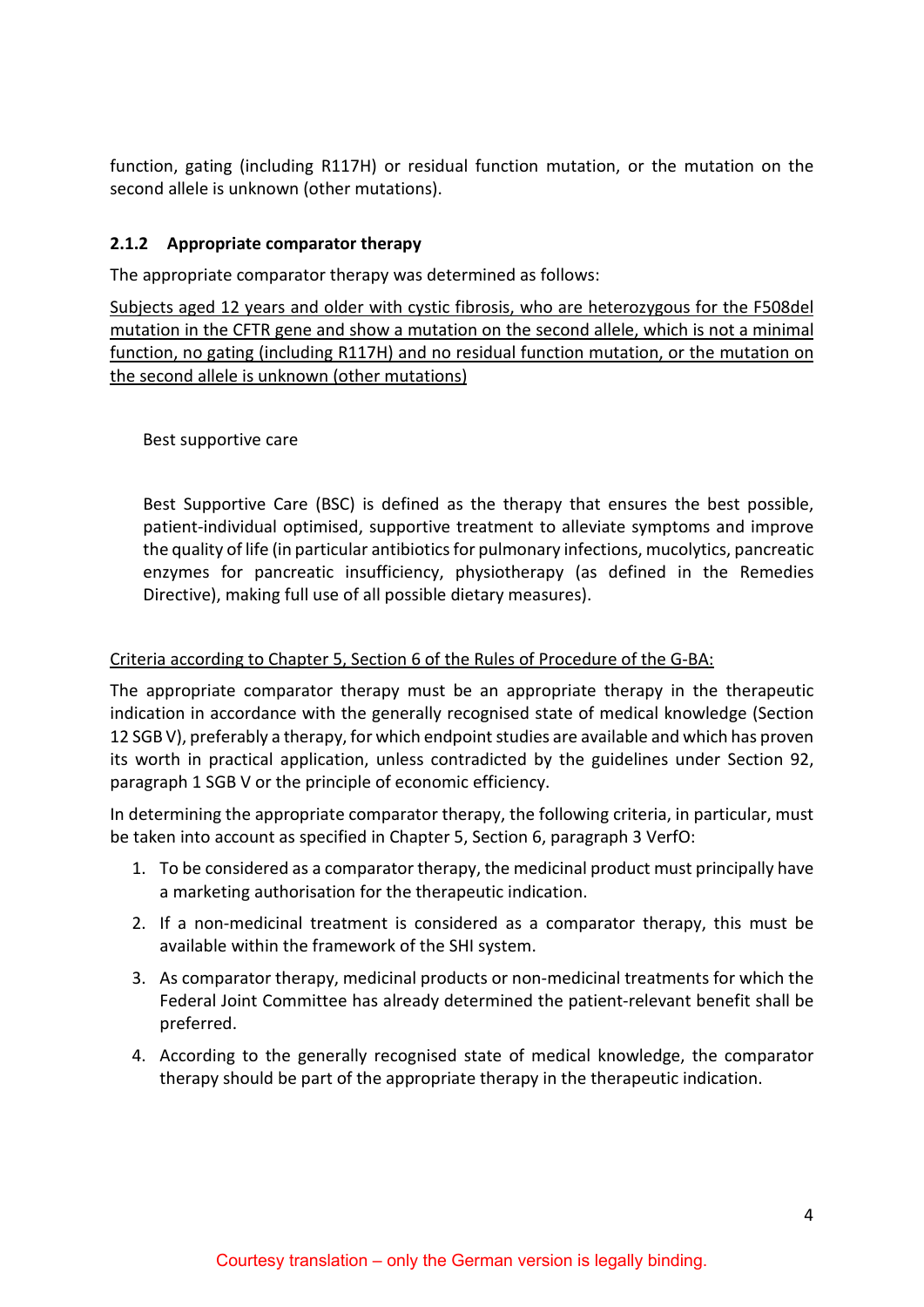#### Justification based on the criteria set out in Chapter 5, Section 6, paragraph 3 VerfO:

- on 1. The following medicinal products are approved for the symptomatic therapy of CF: aztreonam, carbocisteine<sup>[2](#page-4-1)</sup>, ceftazidime, ciprofloxacin, colistimethate, dornase alfa, levofloxacin<sup>3</sup>, Meronem, mannitol, pancreatin, tobramycin.
- on 2. In the treatment of CF, nutritional measures, support of the respiratory function and physiotherapy (in the sense of the Remedies Directive) are basically considered as nonmedicinal treatment.
- on 3. There are no resolutions for the patient group to be considered in the present therapeutic indication "Subjects aged 12 years and older with cystic fibrosis, who are heterozygous for the F508del mutation in the CFTR gene and show a mutation on the second allele, which is not a minimal function, gating (including R117H) or residual function mutation, or the mutation on the second allele is unknown (other mutations)".
- on 4. The generally accepted state of medical knowledge was established using a search for guidelines and systematic reviews of clinical studies. According to the current state of medical knowledge, there is no specific standard therapy for subjects aged 12 years and older with cystic fibrosis, who are heterozygous for the F508del mutation in the CFTR gene and show a mutation on the second allele, which is not a minimal function, gating (including R117H) or residual function mutation, or the mutation on the second allele is unknown (other mutations). The above-mentioned medicinal and non-medicinal symptomatic therapy options are available for CF patients aged 12 years and older. These are recommended in the present evidence for symptomatic therapy of CF, especially antibiotic therapy of pulmonary infections (ceftazidime, colistimethate, tobramycin), inhaled medicinal products (mannitol, dornase alfa), enzyme substitution for pancreatic insufficiency (pancreatin), nutritional therapy and support of respiratory function and physiotherapy. Thus, CF treatment is patient-individual in order to alleviate symptoms and improve quality of life in the sense of Best Supportive Care (BSC).

The findings in Annex XII do not restrict the scope of treatment required to fulfil the medical treatment mandate.

## <span id="page-4-0"></span>**2.1.3 Extent and probability of the additional benefit**

In summary, the additional benefit of ivacaftor/ tezacaftor/ elexacaftor in combination with ivacaftor (IVA/ TEZ/ ELX + IVA) is assessed as follows:

Subjects aged 12 years and older with cystic fibrosis, who are heterozygous for the F508del mutation in the CFTR gene and show a mutation on the second allele, which is not a minimal function, no gating (including R117H) and no residual function mutation, or the mutation on the second allele is unknown (other mutations)

<span id="page-4-1"></span><sup>&</sup>lt;sup>2</sup> currently off the market

<span id="page-4-2"></span><sup>&</sup>lt;sup>3</sup>Only approved for adult patients with CF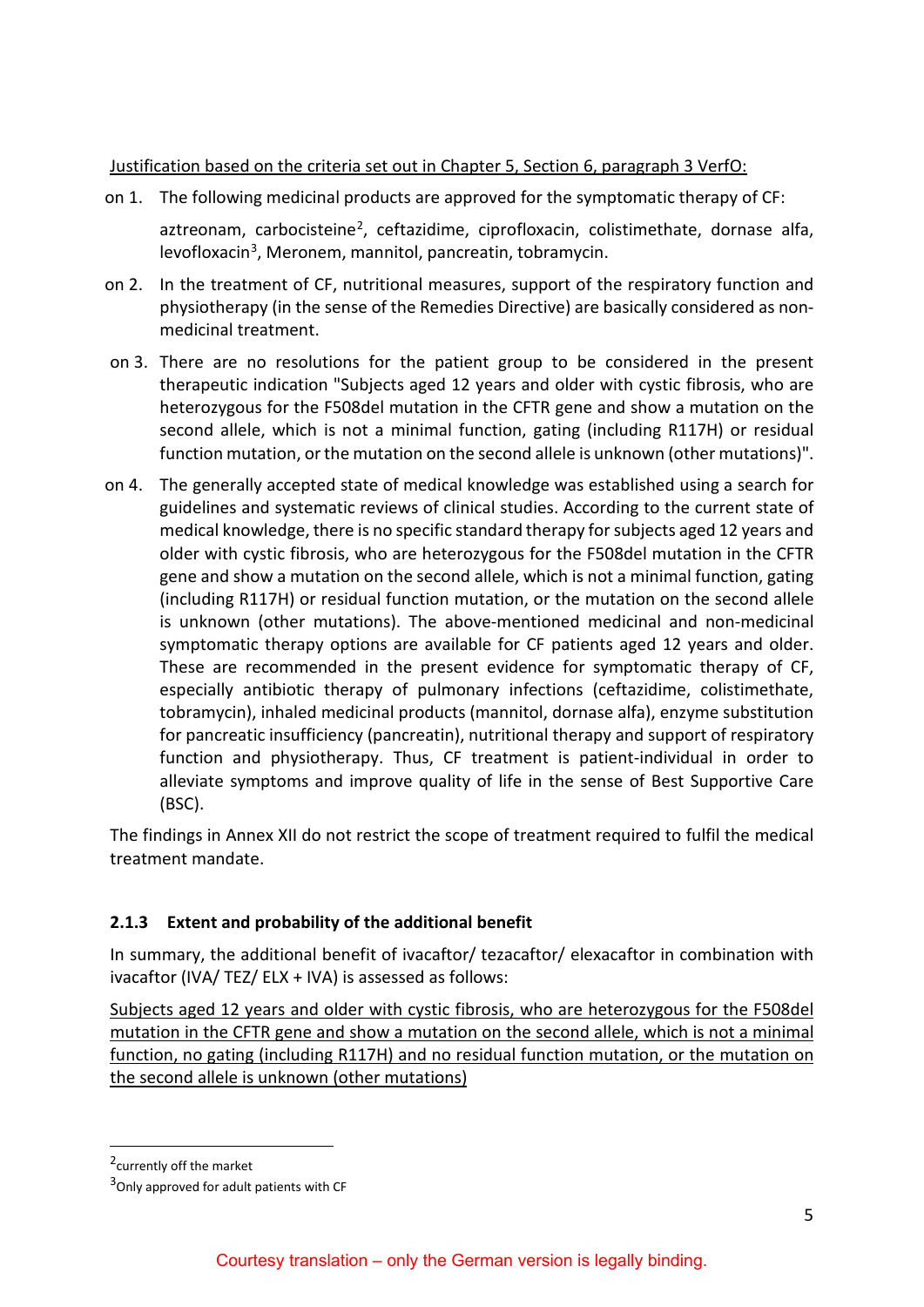An additional benefit is not proven.

Justification:

The pharmaceutical company did not present any study data on the assessment of the additional benefit of IVA/ TEZ/ ELX + IVA in the treatment of subjects aged 12 years and older with cystic fibrosis, who are heterozygous for the F508del mutation in the CFTR gene and show a mutation on the second allele, which is not a minimal function, gating (including R117H) or residual function mutation, or the mutation on the second allele is unknown (other mutations).

Although marketing authorisation for the present therapeutic indication was granted by the EMA, based on consideration of data from subjects  $\geq$  12 years with heterozygous F508del mutation and MF mutation (studies 102 and 105), subjects  $\geq$  12 years with heterozygous F508del mutation and residual function/gating mutation (study 104) and subjects  $\geq$  12 years with homozygous F508del mutation (study 103), and on the assumption that the functionality of chloride channels is mainly modulated by the large effect on the F508del mutation in the CFTR gene, no transfer of additional benefit from subjects  $\geq 12$  years, who are heterozygous for the F508del mutation and have a minimal function (MF) mutation, to subjects ≥ 12 years, who are heterozygous for the F508del mutation and have other/unknown mutation on the second allele can be made in the present benefit assessment procedure, as not all conditions are met to justify recognition of additional benefit on the basis of results of subjects ≥ 12 years, who are heterozygous for the F508del mutation and have a minimal function mutation.

In its dossier for the present therapeutic indication to be assessed, the pharmaceutical company does not present any studies or other information on the course of the disease under BSC. In addition, it does not adequately address the extent to which subjects aged 12 years and older, who have a heterozygous F508del mutation and different mutations on the second allele, are comparable with each other with respect to their clinical picture.

Transferring the additional benefit of IVA/ TEZ/ ELX + IVA from the population  $\geq 12$  years with heterozygous F508del mutation and MF mutation to the population  $\geq 12$  years with heterozygous F508del mutation and other/unknown mutation is not justified due to the hardly reliable comparability of pathophysiology and lack of data for the patient population assessed.

All in all, for the present therapeutic indication, the pharmaceutical company did not present any study that would have been suitable for the assessment of the additional benefit of IVA/ TEZ/ ELX + IVA compared with the appropriate comparator therapy.

An additional benefit of IVA/ TEZ/ ELX + IVA compared to the appropriate comparator therapy is therefore not proven.

Taking into account the available evidence on the medical benefit of IVA/ TEZ/ ELX + IVA, the disease progression, and the statements of the scientific-medical societies on the current reality of care, ivacaftor/ tezacaftor/ elexacaftor in combination with ivacaftor can be a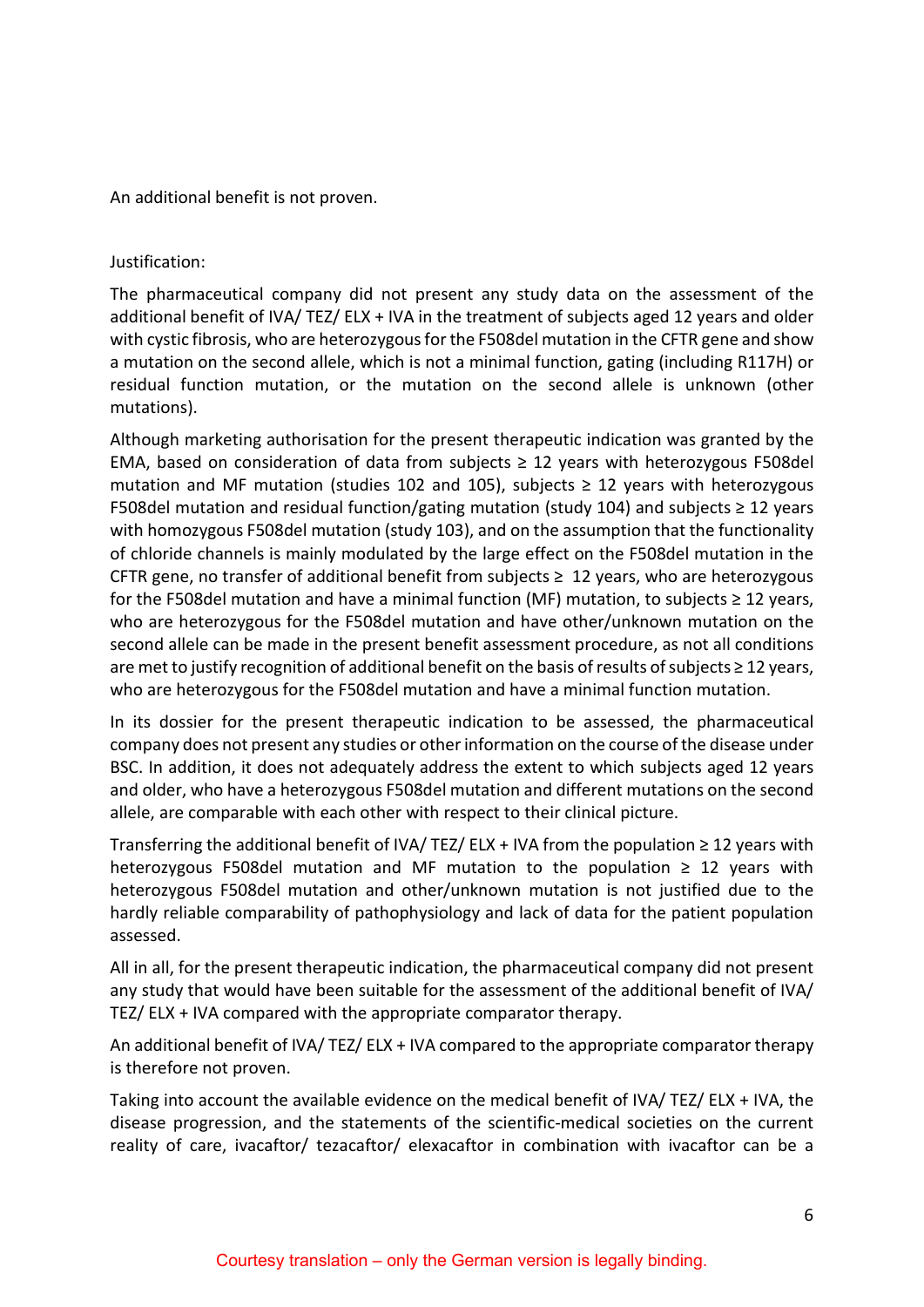relevant therapeutic option for patients aged 12 years and older who are heterozygous for the F508del mutation in the CFTR gene and show other/unknown mutation on the 2nd allele.

## <span id="page-6-0"></span>**2.1.4 Summary of the assessment**

The present assessment is the benefit assessment of a new therapeutic indication of the combination of active ingredients ivacaftor/ tezacaftor/ elexacaftor in combination with ivacaftor (TEZ/ IVA + IVA). Ivacaftor/ tezacaftor/ elexacaftor (invented name: Kaftrio) was approved as an orphan drug but has exceeded the EUR 50 million turnover limit.

The present resolution refers to the therapeutic indication "in a combination regimen with ivacaftor 150 mg tablets for the treatment of cystic fibrosis in subjects aged 12 years and older, who are heterozygous for the F508del mutation in the CFTR gene and carry a mutation on the second allele, which is not a minimal function, gating (including R117H) or residual function mutation, or the mutation on the second allele is unknown (other mutations)".

The G-BA determined Best Supportive Care (BSC) to be the appropriate comparator therapy.

All in all, for the present therapeutic indication, the pharmaceutical company did not present any study that would have been suitable for the assessment of the additional benefit of IVA/ TEZ/ ELX + IVA compared with the appropriate comparator therapy.

An additional benefit of IVA/ TEZ/ ELX + IVA compared to the appropriate comparator therapy is therefore not proven.

Taking into account the available evidence on the medical benefit of IVA/ TEZ/ ELX + IVA, the disease progression, and the statements of the scientific-medical societies on the current reality of care, ivacaftor/ tezacaftor/ elexacaftor in combination with ivacaftor can be a relevant therapeutic option for patients aged 12 years and older, who are heterozygous for the F508del mutation in the CFTR gene and show other/unknown mutation on the 2nd allele.

# <span id="page-6-1"></span>**2.2 Number of patients or demarcation of patient groups eligible for treatment**

In order to ensure consistent consideration of the patient numbers taking into account the most recent resolution (18 February 2021) on the benefit assessment of medicinal products with new active ingredients according to Section 35a SGB V in the therapeutic indication of cystic fibrosis, the G-BA uses the following derivation of the patient numbers:

The information on the number of patients is based on the target population in statutory health insurance (SHI).

Altogether, it is assumed that there are currently about 8,000 patients with cystic fibrosis in Germany<sup>[4](#page-6-2)</sup>.

This amount differs from the calculation of the pharmaceutical company in the dossier, which assumes 6,340 patients with cystic fibrosis in the total population. However, this figure is subject to uncertainties and is underestimated, as those patients without follow-up data and

<span id="page-6-2"></span> <sup>4</sup> Mukoviszidose e.V. - [Federal Association for Cystic Fibrosis \(CF\)](https://www.muko.info/) Website Mukoviszidose e.V.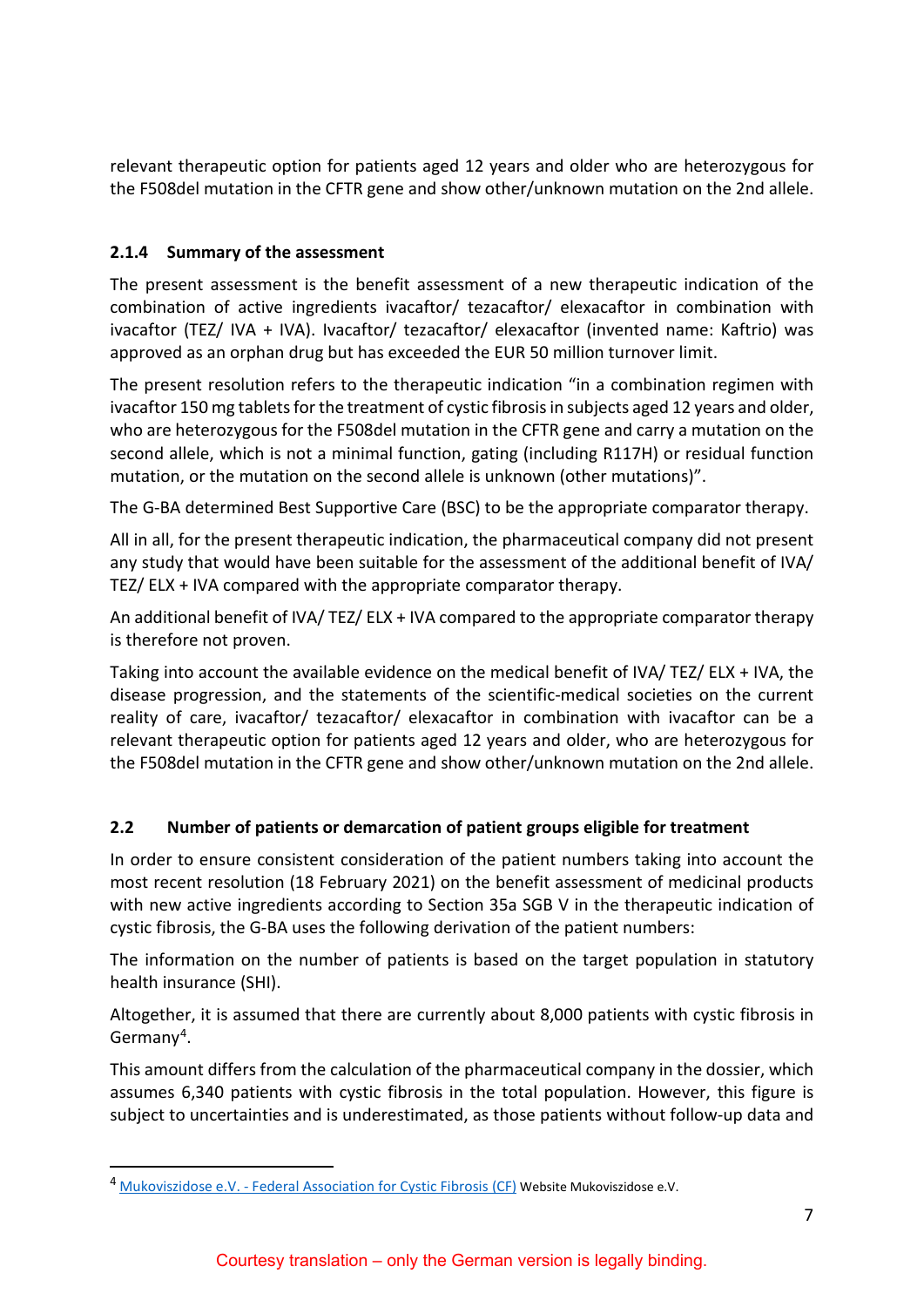without a current informed consent form were not taken into account here. In addition, there is currently no evidence that the overall patient population has changed meaningfully since the 2012 reporting volume (8,042 patients ever reported and alive at the time. This figure has already been adjusted for multiple responses according to the information in the report volume).

Therefore, the number of 310 patients in the SHI target population calculated by the pharmaceutical company especially represents an underestimation in the overall assessment.

## <span id="page-7-0"></span>**2.3 Requirements for a quality-assured application**

The requirements in the product information are to be taken into account. The European Medicines Agency (EMA) provides the contents of the product information (summary of product characteristics, SmPC) for Kaftrio (active ingredient: ivacaftor/ tezacaftor/ elexacaftor) at the following publicly accessible link (last access: 11 October 2021):

[https://www.ema.europa.eu/en/documents/product-information/kaftrio-epar-product](https://www.ema.europa.eu/en/documents/product-information/kaftrio-epar-product-information_en.pdf)[information\\_en.pdf](https://www.ema.europa.eu/en/documents/product-information/kaftrio-epar-product-information_en.pdf)

Treatment with ivacaftor/ tezacaftor/ elexacaftor should only be initiated and monitored by doctors experienced in treating adolescents and adult patients with cystic fibrosis.

## <span id="page-7-1"></span>**2.4 Treatment costs**

The treatment costs are based on the contents of the product information and the information listed in the LAUER-TAXE® (last revised: 1 November 2021).

For the cost representation, only the dosages of the general case are considered. Patientindividual dose adjustments (e.g. because of side effects or comorbidities) are not taken into account when calculating the annual treatment costs.

## Treatment period:

The treatment duration is assumed to be one year (365 days), even if the actual treatment duration varies from patient to patient and/or is shorter on average. The time unit "days" is used to calculate the "number of treatments/ patient/ year", time intervals between individual treatments and for the maximum treatment duration, if specified in the product information.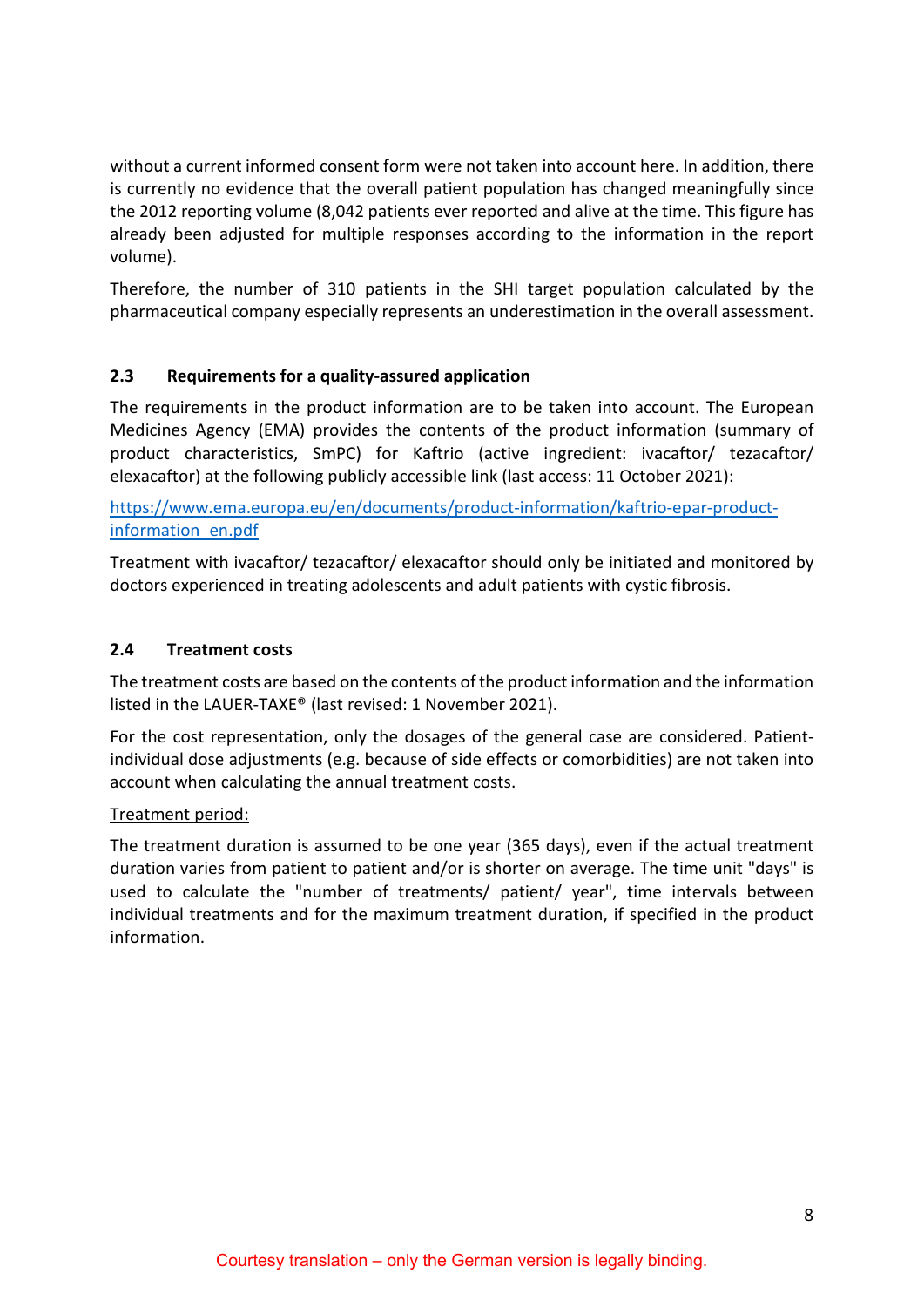| Designation of the<br>therapy                             | Treatment<br>mode                 | Number of<br>treatments/<br>patient/ year | Treatment<br>duration/<br>treatment<br>(days) | Treatment<br>days/<br>patient/<br>year |  |
|-----------------------------------------------------------|-----------------------------------|-------------------------------------------|-----------------------------------------------|----------------------------------------|--|
| Medicinal product to be assessed                          |                                   |                                           |                                               |                                        |  |
| Ivacaftor/tezacaftor/<br>elexacaftor                      | continuously,<br>$1 \times$ daily | 365                                       | 1                                             | 365                                    |  |
| <b>Ivacaftor</b>                                          | continuously,<br>$1 \times$ daily | 365                                       | 1                                             | 365                                    |  |
| Best supportive care                                      | Different from patient to patient |                                           |                                               |                                        |  |
| Appropriate comparator therapy                            |                                   |                                           |                                               |                                        |  |
| Different from patient to patient<br>Best supportive care |                                   |                                           |                                               |                                        |  |

# Consumption:

| Designation of<br>the therapy            | Dosage/<br>application                  | Dosage/<br>patient/<br>treatment<br>days | Consumption<br>by potency/<br>treatment<br>day | Treatment<br>days/<br>patient/<br>year | Average<br>annual<br>consumption<br>by potency |
|------------------------------------------|-----------------------------------------|------------------------------------------|------------------------------------------------|----------------------------------------|------------------------------------------------|
| Medicinal product to be assessed         |                                         |                                          |                                                |                                        |                                                |
| lvacaftor/<br>tezacaftor/<br>elexacaftor | 150 $mg/$<br>$100 \text{ mg}$<br>200 mg | 150 $mg/$<br>$100 \text{ mg}$<br>200 mg  | $2 \times 75$ mg/<br>50 $mg/$<br>100 mg        | 365                                    | 730 x<br>75 mg/50<br>$mg/100$ mg               |
| Ivacaftor                                | 150 mg                                  | 150 mg                                   | 1 x 150 mg                                     | 365                                    | 365 x 150<br>mg                                |
| Best supportive<br>care                  | Different from patient to patient       |                                          |                                                |                                        |                                                |
| Appropriate comparator therapy           |                                         |                                          |                                                |                                        |                                                |
| Best supportive<br>care                  | Different from patient to patient       |                                          |                                                |                                        |                                                |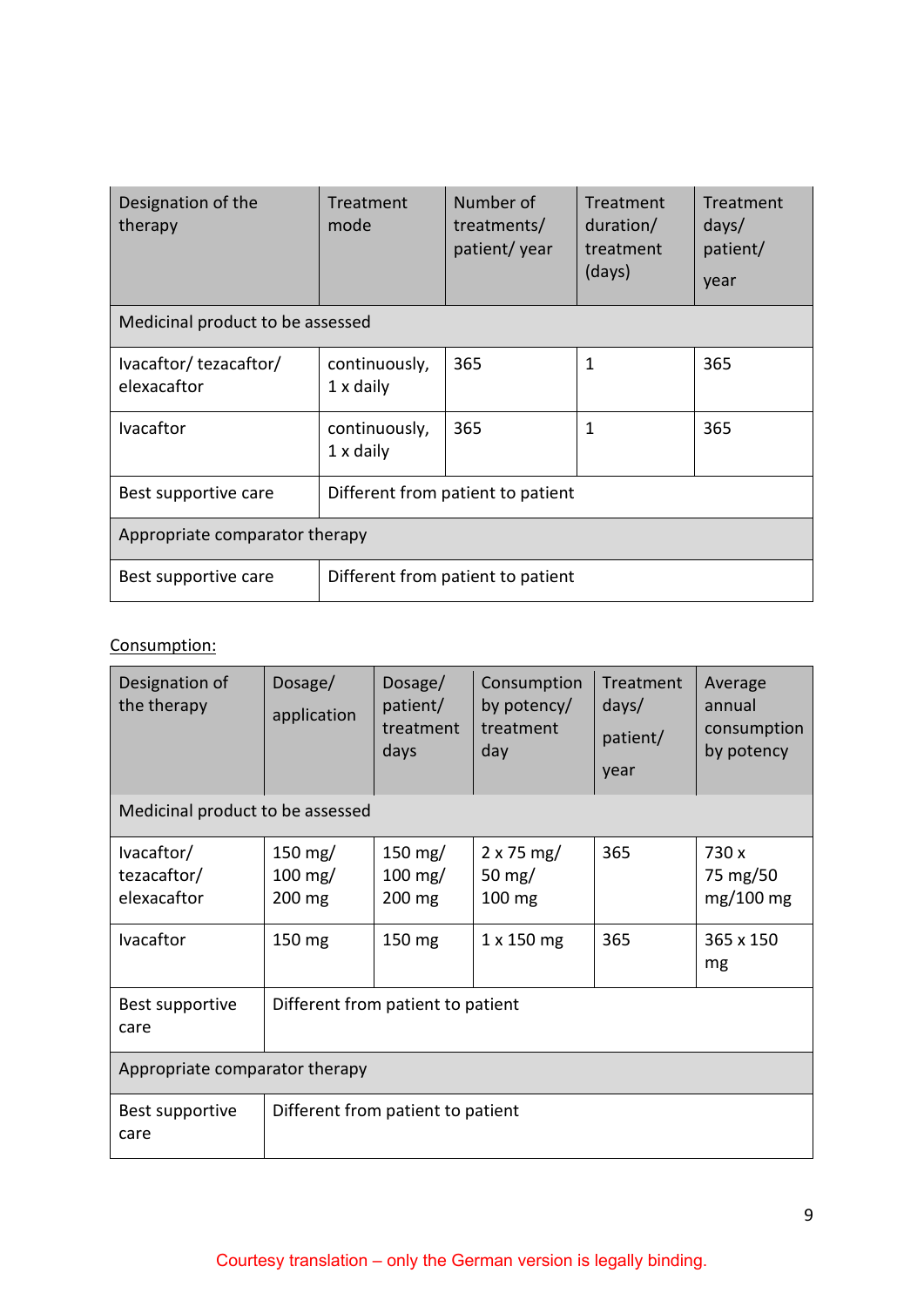## Costs:

In order to improve comparability, the costs of the medicinal products were recorded approximately as well as on the basis of rebates in accordance with Sections 130 and 130 a SGB V. To calculate the annual treatment costs, the required number of packs of a particular potency was first determined on the basis of consumption. Having determined the number of packs of a particular potency, the costs of the medicinal products were then calculated based on the costs per pack after deduction of the statutory rebates.

## **Costs of the medicinal products:**

| Designation of the therapy                                   | Packaging<br>size                 | Costs<br>(pharmacy<br>sales price) | Rebate<br><b>Sectio</b><br>n 130<br>SGB <sub>V</sub> | Rebate<br>Section<br>130a<br>SGB <sub>V</sub> | Costs after<br>deduction of<br>statutory<br>rebates |
|--------------------------------------------------------------|-----------------------------------|------------------------------------|------------------------------------------------------|-----------------------------------------------|-----------------------------------------------------|
| Medicinal product to be assessed                             |                                   |                                    |                                                      |                                               |                                                     |
| Elexacaftor/tezacaftor/<br>ivacaftor 75 mg/50<br>$mg/100$ mg | <b>56 FCT</b>                     | €12,867.29                         | € 1.77                                               |                                               | € 734.27   € 12,131.25                              |
| Ivacaftor 150 mg                                             | <b>56 FCT</b>                     | € 13,492.59                        | € 1.77                                               |                                               | € 769.98   € 12,720.84                              |
| Best supportive care                                         | Different from patient to patient |                                    |                                                      |                                               |                                                     |
| Appropriate comparator therapy                               |                                   |                                    |                                                      |                                               |                                                     |
| Different from patient to patient<br>Best supportive care    |                                   |                                    |                                                      |                                               |                                                     |

LAUER-TAXE® last revised: 1 November 2021

## Costs for additionally required SHI services:

Only costs directly related to the use of the medicinal product are taken into account. If there are regular differences in the necessary use of medical treatment or in the prescription of other services in the use of the medicinal product to be evaluated and the appropriate comparator therapy in accordance with the product information, the costs incurred for this must be taken into account as costs for additionally required SHI services.

Medical treatment costs, medical fee services, and costs incurred for routine examinations (e.g. regular laboratory services such as blood count tests) that do not exceed standard expenditure in the course of the treatment are not shown.

Because there are no regular differences in the necessary use of medical treatment or in the prescription of other services in the use of the medicinal product to be evaluated and the appropriate comparator therapy in accordance with the product information, no costs for additionally required SHI services had to be taken into account.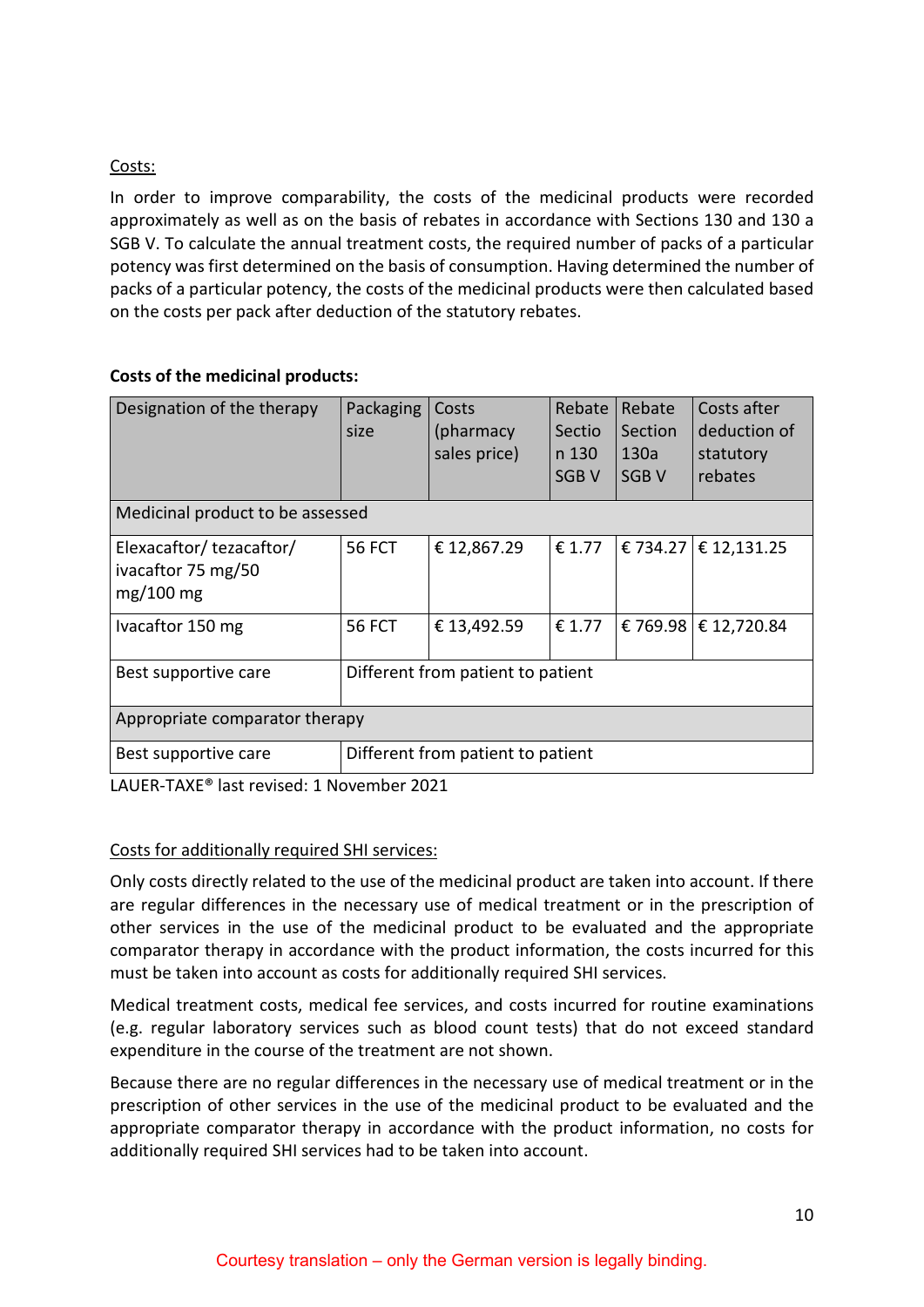#### <span id="page-10-0"></span>**3. Bureaucratic costs calculation**

The proposed resolution does not create any new or amended information obligations for care providers within the meaning of Annex II to Chapter 1 VerfO and, accordingly, no bureaucratic costs.

#### <span id="page-10-1"></span>**4. Process sequence**

At its session on 25 February 2020, the Subcommittee on Medicinal Products determined the appropriate comparator therapy.

After the positive opinion was issued, the appropriate comparator therapy determined by the G-BA was reviewed. At its session on 27 April 2021, the Subcommittee on Medicinal Products determined the appropriate comparator therapy.

On 20 May 2021, the pharmaceutical company submitted a dossier for the benefit assessment of ivacaftor/ tezacaftor/ elexacaftor to the G-BA in due time in accordance with Chapter 5, Section 8, paragraph 1, number 2 VerfO.

By letter dated 27 May 2021, in conjunction with the resolution of the G-BA of 1 August 2011 concerning the commissioning of the IQWiG to assess the benefits of medicinal products with new active ingredients in accordance with Section 35a SGB V, the G-BA commissioned the IQWiG to assess the dossier concerning the combination of active ingredients ivacaftor/ tezacaftor/ elexacaftor.

The dossier assessment by the IQWiG was submitted to the G-BA on 30 August 2021, and the written statement procedure was initiated with publication on the website of the G-BA on 1 September 2021. The deadline for submitting written statements was 22 September 2021.

The oral hearing was held on 11 October 2021.

In order to prepare a recommendation for a resolution, the Subcommittee on Medicinal Products commissioned a working group (Section 35a) consisting of the members nominated by the leading organisations of the care providers, the members nominated by the SHI umbrella organisation, and representatives of the patient organisations. Representatives of the IQWiG also participate in the sessions.

The evaluation of the written statements received and the oral hearing was discussed at the session of the subcommittee on 9 November 2021, and the proposed resolution was approved.

At its session on 19 November 2021, the plenum adopted a resolution to amend the Pharmaceuticals Directive.